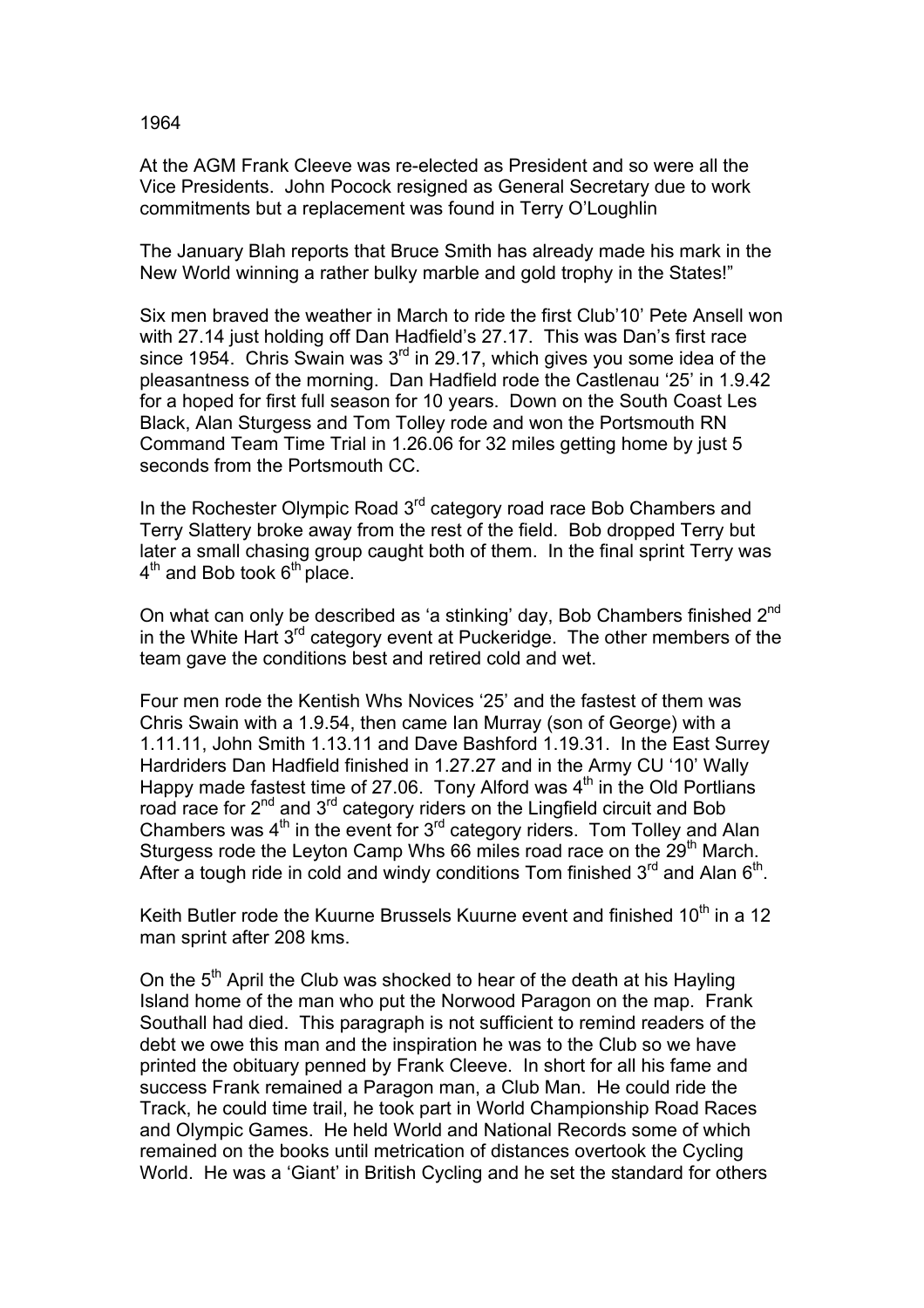to follow. Look back into this History and compare his rides with those that we are chronicling in 1964. There are many who could not reach his standard with all the modern equipment available today. With his reputation as a bike rider many treated Frank with reverence. We in the Paragon knew him well and treated him with less deference but still with a keen knowledge of what this man was. Frank was a pretty straightforward man and called a spade a spade. When he was sure that he was right he made sure everyone knew it. He had a wicked sense of humour and heaven help those who upset him and were on the receiving end of his wit. He was the man that put the Norwood Paragon onto the Cycle World Map and inspired the rest of us to keep it there.

The Jim Fox '25' on the  $6<sup>th</sup>$  April was far better attended with 22 entries, 20 starters and 17 finishers although it also was a poor morning. Alan Sturgess won with a 1.5.34 from Australian Tom Tolley, 1.6.05, and John Sargeant was 3<sup>rd</sup> in 1.7.14. Again it was not a good day for fast racing. Chris Matthews took the Handicap with a nett 1.1.25 from Ian Murray 1.2.20 and Pete Ansell 1.2.43. Bob Chambers and Terry Slattery tried some tactical riding in the Dragon Road race at Ivinghoe. It worked again with Bob finishing  $3<sup>rd</sup>$  and Terry  $6<sup>th</sup>$ . As an added bonus Alain Eve was in the chasing group eventually finishing  $8<sup>th</sup>$  and the Paragon won the Team Prize.

News from Belgium was that Keith Butler had been placed 9<sup>th</sup> in the Gentse Velo Sport Championship. The next weekend he rode the Leuven to Ghent race and although getting away in a break and collecting many primes he was caught just before the finish and was unplaced. The next day in a 110 miles event race based on Kurne Keith was content to stay with the bunch until the breaks started to go near the end. Three men got clear, followed by Keith and two others. At the Finish he had to be content with  $3<sup>rd</sup>$  place in a very close sprint.

On April 12<sup>th</sup> we had a team in the WLCA '25'. Dan Hadfield 1.4.48, Vin Callanan 1.5.58 (on high pressure tyres and touring gears!) and Wally Happy 1.10.26 but they won no prizes. Then on the  $19<sup>th</sup>$  April Vin Callanan won  $1<sup>st</sup>$ Handicap in the VTTA '25'. On the  $26<sup>th</sup>$  April we had another team in the  $34<sup>th</sup>$ Nomads '25'. Their times were Vin Callanan 1.4.07, Wally Happy 1.7.02 and S McDermott 1.25.07. Alain Eve made 2<sup>nd</sup> fastest time in the Apollo Middlemarkers '25' with a 1.7. Dan Hadfield rode the Charlotteville '50' on a hard morning and was very pleased with his 2.16.58. In the Fountain road race Terry Slattery was 8<sup>th</sup> and Tony Alford 10<sup>th</sup>. John Sargeant was 9<sup>th</sup> in the Dulwich Paragon road race. Keith Butler rode the Tour of Flanders and finished  $13<sup>th</sup>$  some 35" down on the leader but collected some primes on the way.

The Brighton Trophy Grand Prix was blessed with some decent weather for a change. The race was enlivened by a two-man break of Eric Moody and Geof Cross (Camberley). They went ahead just after East Grinstead and held their lead until the climb of High and Over near Alfriston. Moody dropped back here leaving Cross on his own with a 2.30 lead over the chasers. He powered on and although the chasers could see him along the Coast Road into Brighton they could quite get to him. Cross reached the Finish with just 8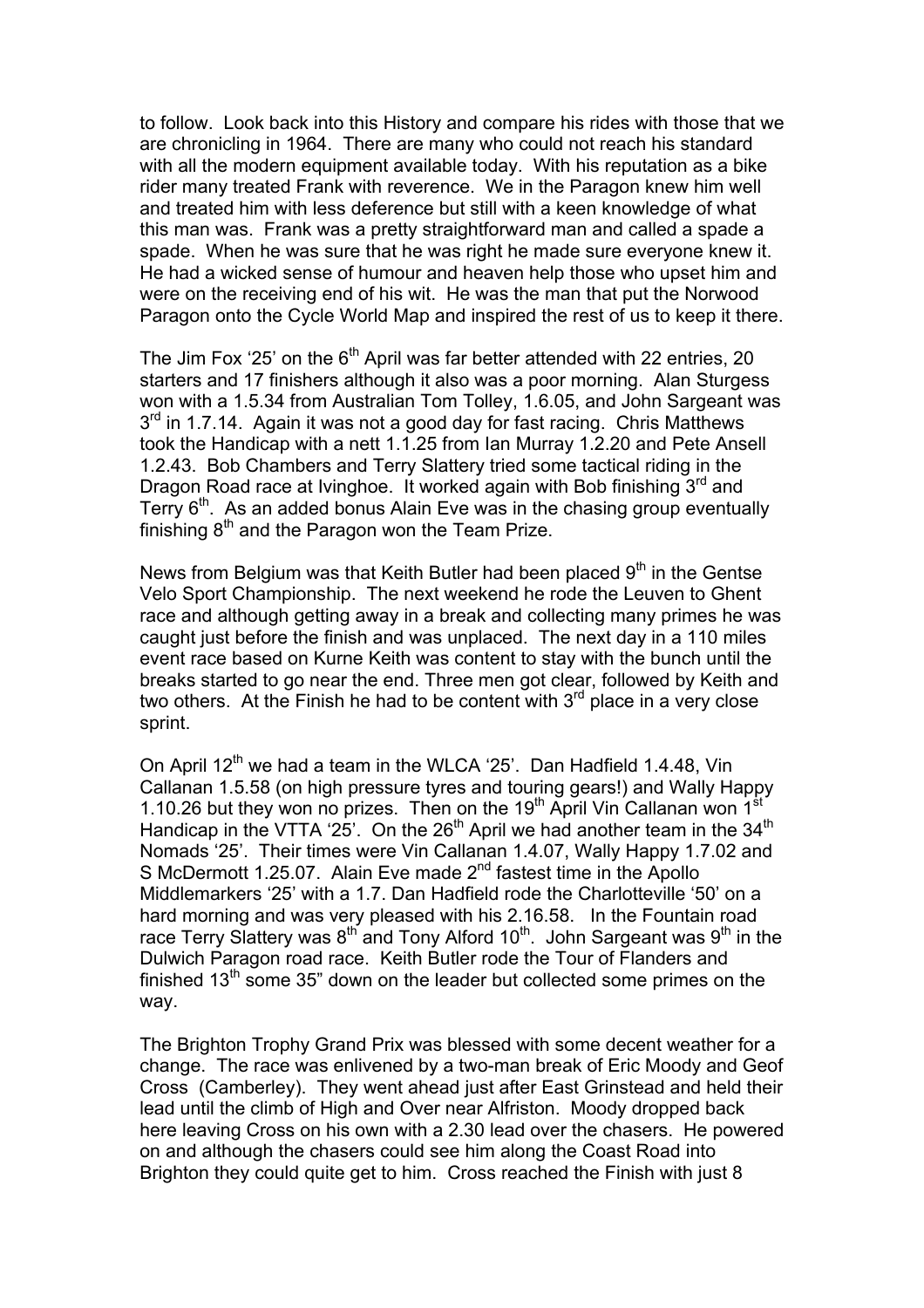seconds of his lead remaining. Bill Salter (Enfield) won the sprint for  $2^{nd}$  place from Dave Nie (Dragon), Sid Lovatt (Century), our man Alan Sturgess was placed  $5<sup>th</sup>$ , John Froud (Festival)  $6<sup>th</sup>$  and Ian Jewell (Old Portlians)  $7<sup>th</sup>$ .

Vin Callanan rode the VTTA London '25' and collected  $3<sup>rd</sup>$  place and 1<sup>st</sup> on handicap for his 1.6.08. Dan Hadfield, not being so ancient, rode the Harlequins '25' and did his best time of the year with a 1.4.23. Bob Chambers came  $4<sup>th</sup>$  in the Polhill 3<sup>rd</sup> category event. Terry Slattery came 9<sup>th</sup> in the Apollo  $2^{nd}/3^{rd}$  category event. News from Belgium was that Keith Butler had finished  $12<sup>th</sup>$  in a 17 man break after hitting the kerb at over 30 mph and staving sort of upright in the middle of the finishing sprint. That sort of thing does concentrate the mind! The following weekend he rode the famous Kortrijk to Galmarden event. He took off with a small group and was first over most of the climbs to take the King of the Mountains prize. Regretfully his group broke up towards the end and were reeled in by the remains of a fast moving bunch.

Dan Hadfield rode the Bath Road Hilly '50' on the 27<sup>th</sup> April and managed to lose his way to the Start and began racing with a 90 second handicap. He finished the course in 2.22.07. Vin Callanan and Wally Happy rode the  $34<sup>th</sup>$ Nomads '25' with Vin finishing in 1.4.07 and Wally doing his fastest this year with a 1.7.00.

Alan Sturgess set the fastest time of the day in the London Region Individual 4000m Pursuit Championships. Pete Patterson was won 2 heats of the handicap at the Monday Competition but has yet to crack the Final.

The Dave London Trophy was run off on the  $3<sup>rd</sup>$  May with yet another nasty morning. (Rain, wind, rain and more rain said The Blah). Only three of the ten entrants had the courage to greet the Start Timekeeper. The race did have a surprise winner in Vin Callanan who took both fastest time and fastest on handicap. In second spot was Robin Buchan (what a scalp for Vin!) in 1.23.38 with Ian Murray 3<sup>rd</sup> in 1.27.48. John Sargeant finished 2<sup>nd</sup> in the East Grinstead road race on his favourite Lingfield circuit. Alan Sturgess was 3<sup>rd</sup> in the Festival promotion and Bob Chambers was 3<sup>rd</sup> Ravensbury junior race at Pirbright. Tony Alford was  $8<sup>th</sup>$  and Keith Lomath 12<sup>th</sup> in the Senior race.

On the 11<sup>th</sup> May Ian Murray surprised himself and the Handicapper by improving over 4 minutes in the St Christophers 1.2.0 limit '25'. He finished with a 1.6.43 to take the 1st on handicap prize. Chris Swain also improved 2 minutes and with Terry Slattery they won the Handicap Team Award. Robin Buchan rode a '50' for the first time for two years and finished in a slow time for him of 2.14.03. Dan Hadfield, training for the Catford '24', rode the Kingston Hilly '73' and clocked 3.17.48. The Canterbury '25' had a visit from Vin Callanan on the 10<sup>th</sup> May and he finished in 17<sup>th</sup> place with a 1.4.27. In an Army CU '10' Wally Happy did 25.40 and Tony Melrose 28.48. John Sargeant, Tony Alford and Keith Lomath rode the Classic Tour of Hertford and did well to finish with the front group. Tony Alford came  $2^{nd}$  in the King of the Mountains competition. Alan Sturgess rode for the International Team at Southampton and in the 4000m Team Pursuit they recorded a 4.52 that is the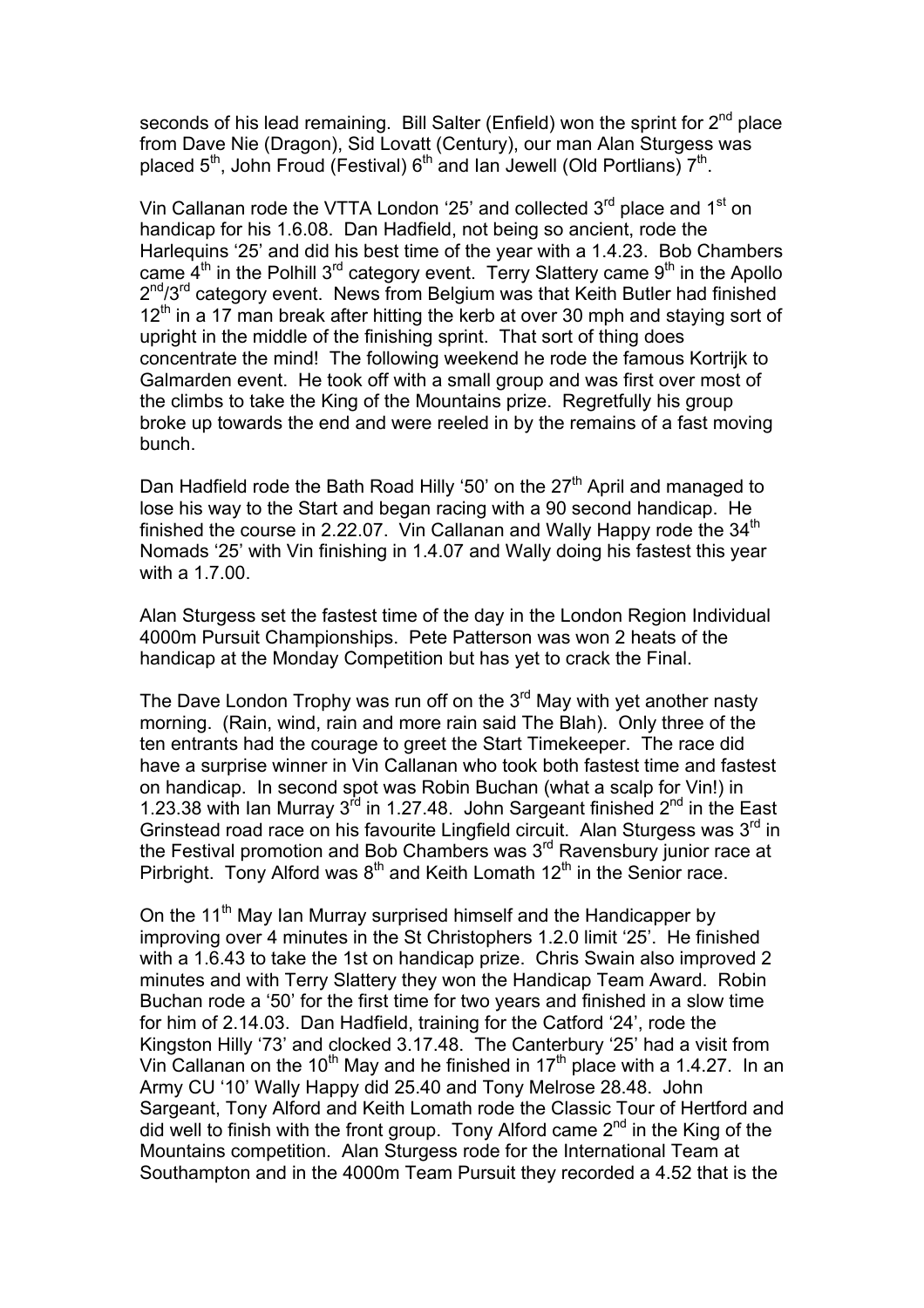best time done in England this year. Wally Happy won an Army CU '10' in 26.40.

Dan Hadfield confounded the Handicapper in the Hounslow '100' by reaching the Finish in 4.26.53 that is a 5 minutes improvement on his 1954 time! It was also good enough for  $5<sup>th</sup>$  place in a very good class field. Vin Callanan rode the Wessex '50' and got round in 2.10.42. We had five riders in the De Laune '25' and fastest of these was John Sargeant with a 1.4.40. Then came Terry Slattery 1.5.34, Tony Alford 1.6.34, Terry O'Loughlin 1.13.31 and Dave Bashford 1.17.53.

A Polo report appears in the Blah this month giving the results. The Paragon 'A' team had beaten Rangers  $9 - 5$ , the  $62<sup>nd</sup>$  Endeavour  $12 - 7$  but had lost to Aces by 13 – 8. The 'B' team had lost to Palace 14 –2. No indication of their League position was given.

Alan Sturgess put up the fastest time in the First Round of the London Region 4000m Individual Pursuit. Then he went down to Southampton riding as part of an International Team. He rode the 4000m Team Pursuit for them and they won in the fastest time done this year of 4.52. More success for the roadmen was achieved in the Dartford Whs event at Higham. John Sargeant was 4<sup>th</sup>, Tony Alford  $7<sup>th</sup>$  and Keith Lomath 10<sup>th</sup>. This ensured the Paragon won the Team race. On the same day in the San Fairy Ann event for 3rds and juniors Peter Patterson was  $5<sup>th</sup>$  and Derek Hull 10<sup>th</sup>.

The Polo News from the Summer League tells of a draw with Selhurst 10 –10 and a win for the 'A' Team over the 'B' team by 16 –6. Not so good news from the English Cup where the Club met their old rivals Solihull. It was 4 - 4 at full time but in extra time the Solihull squeezed in that necessary extra goal to go through to the next round.

Bob Chambers rode the Grass Track Meeting at the Croydon Festival of Sport on Duppas Hill. He came away as the BCF SW London and Surrey 1 mile Champion. Alan Sturgess has been short listed for the Olympic games. He has won a 10 miles Point to Point and another over 5 miles at the SCCU Meeting. At the Monday Competition he won the 5 miles Scratch and on another occasion the 'Devil' and an unknown distance race. Pete Patterson is continuing to improve and came  $2<sup>nd</sup>$  in the junior sprint and 10 lap scratch events. He also came 2<sup>nd</sup> in the BCF SE Division Junior Sprint Championship.

In the Road race connected with the Festival of Sport that used a circuit climbing Sandrock Hill by Shirley Hills and Spout Hill every lap. Unfortunately there was no Team prize as the Paragon had 4 riders in the top 12. Alan Sturgess was  $5<sup>th</sup>$ , John Sargeant  $8<sup>th</sup>$ , Tony Alford 10<sup>th</sup> and Keith Lomath 12<sup>th</sup>.

Les Black made it two in a row when he won the Purley to Brighton on the  $24<sup>th</sup>$ May. His time of 1.34.49 was some 3 minutes slower than 1963. Dan Hadfield was  $2^{nd}$  in 1.36.14 and Robin Buchan  $3^{rd}$  in 1.36.59. Terry Slattery took the handicap with a 1.32.38 nett time in front of Dan Hadfield 1.33.14 and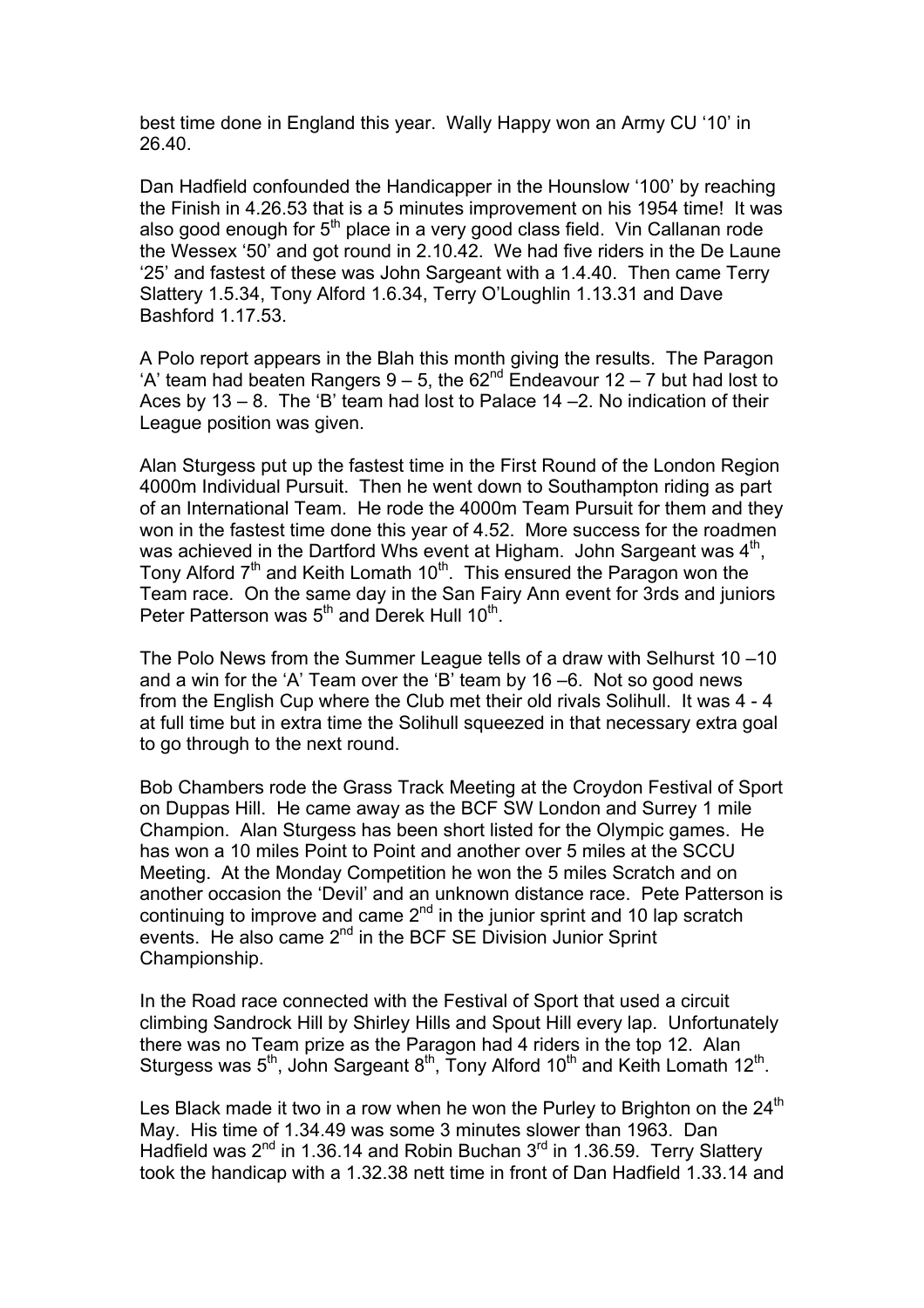Robin Buchan 1.36.59. Chris Matthews, 1.40.20 was fastest Junior. In the Addiscombe road races on the Lingfield circuit Alain Eve was  $10<sup>th</sup>$  in the 3<sup>rd</sup> category event. John Sargeant was 3<sup>rd</sup>, Tony Alford 5<sup>th</sup> and Keith Lomath 8<sup>th</sup> in the senior race.

Robin Buchan was getting back into the swing of racing when he won the Club '50' on the  $31<sup>sf</sup>$  May and took the Handicap award. He had his revenge on Vin Callanan as Robin did 2.6.01 and Vin could 'only' produce a 2.8.40. Dan Hadfield was  $3<sup>rd</sup>$  in 2.9.15. Again this must have been a nasty morning as only five of the ten entrants graced the Start line although 'Blah' does not mention anything untoward. John Sargeant got the win he richly deserved in the Charlotteville event on the Chobham circuit. Not only that he led the Paragon to a Team victory. Tony Alford was 3<sup>rd</sup> and Keith Lomath 5<sup>th</sup>. Also with this ride both John and Tony were upgraded to 1<sup>st</sup> Category status.

The Addiscombe held their Open '50' on the  $7<sup>th</sup>$  June that was a day of very strong winds. Robin Buchan continued his comeback with a 2.8.24 for 3<sup>rd</sup> place. Dan Hadfield 2.10.08, Vin Callanan 2.12.25, Terry Slattery 2.13.27 (for  $3<sup>rd</sup>$  handicap award) and the first three took the Team Award. It is always pleasant winning prizes in the Addiscombe events. Tony Alford was the Clubs only finisher in the East Surrey '25' with a 1.5.20. In the Surrey Road CC Middlemarkers Dave Bashford came in with a 1.13.44 and a considerable improvement,

On the  $14<sup>th</sup>$  June the De Laune held their  $75<sup>th</sup>$  Anniversary 100 miles time trial and got an extremely poor response for an excellent prize list. We did enter a team but Robin Buchan was unable to start. Scratch man was the famous Ken Craven and he justified his mark by leading from Start to Finish. At 48.74 miles he had gone through in 2.2.23. Dan Hadfield was  $2^{nd}$  at this point at 2.17 whilst Vin Callanan was  $6<sup>th</sup>$  at 5.54. Ken slowed a bit on the second half of the race to finish in an excellent time for the course of 4.18.56. Dan had dropped a place and crossed the line in  $3<sup>rd</sup>$  place with 4.23.28 and Vin came in  $8<sup>th</sup>$  with a 4.32.24 ride. Dan's ride was exceptional considering it was a 3.30 improvement on his Bath Road time. The Bath Road was considered many minutes faster than our Southern Road course. Bill Franks came out of 'retirement' and rode the BCF SW London and Surrey '25. He did a 1.4.45 and Terry Slattery produced a personal best of 1.3.28. In the Champagne and Flowers Road race on the Ashdown Forest circuit John Sargeant came 4<sup>th</sup> in the senior event over 75 miles with Tony Alford 11th. In the Junior event over 50 miles the Paragon lads packed well. Bob Chambers was  $4<sup>th</sup>$ ; Derek Hull  $7<sup>th</sup>$  and Alain Eve  $11<sup>th</sup>$  and they won the Team Prize. Keith Butler finished  $6<sup>th</sup>$  in a Kermesse race of 103 miles run off in 3 hours and 40 minutes (approx 28 mph!). Then at Markegem in a similar race he finished  $10<sup>th</sup>$  and then had to spend some time clearing grass from his chain wheels and gears! It was rather a dodgy sprint!

In the Festival '25' Vin Callanan started early and complained of the cold but got round in 1.3.53 to keep himself warm. Robin Buchan, starting somewhat later finished in 59.53. The 'Blah' mentions a Club '10' in conjunction with the CDCA but it does not appear in the Record Book. However, fastest time was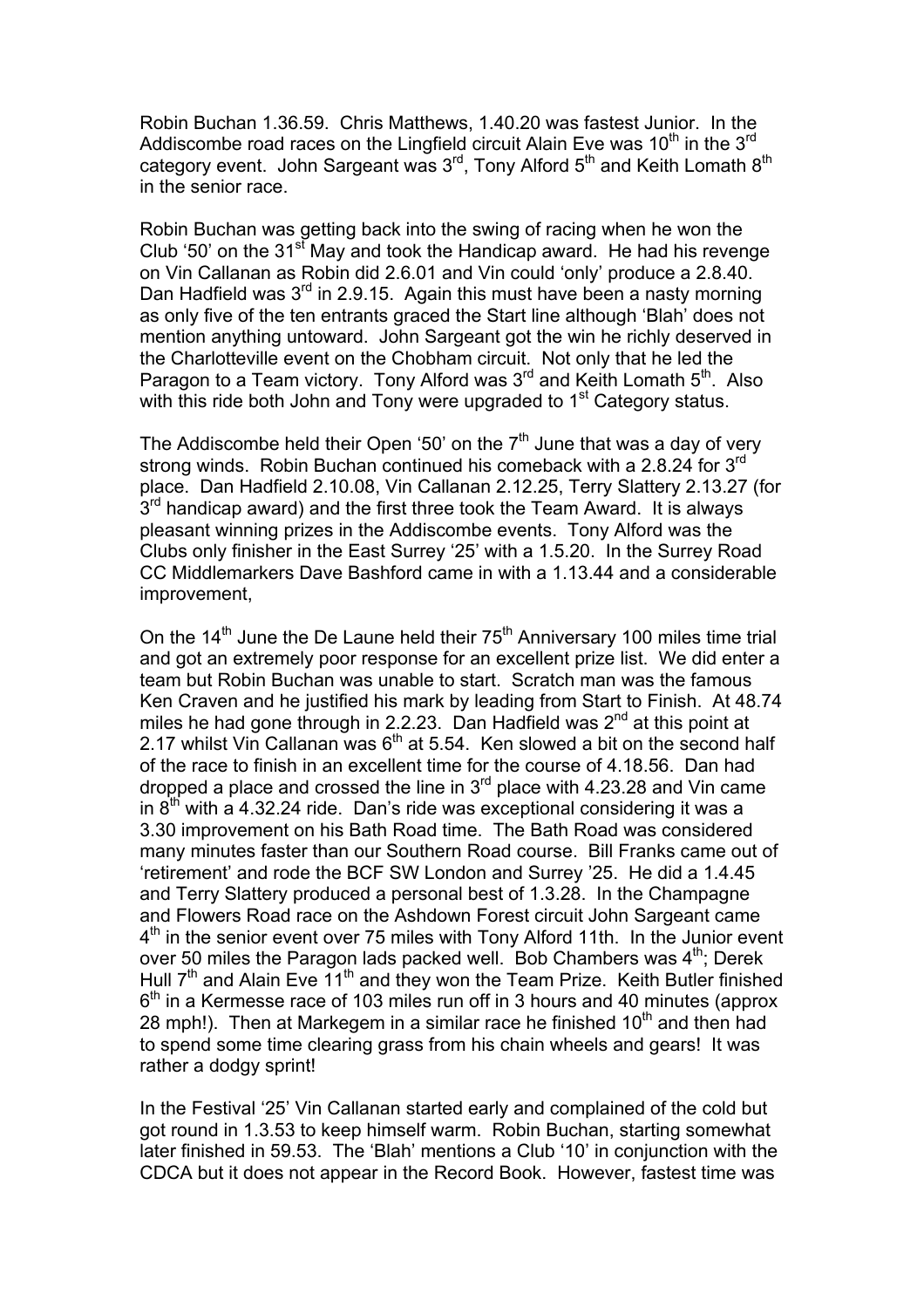by Alain Eve with a 25.35. Derek Hull was  $2^{nd}$  in 26.29, Tony Kerss came in with a 27.01 and Pete Ansell finished in 27.02 including time off to change a tyre. Dan Hadfield's latest instalment in his come back was in the WLCA '50' when he again recorded a personal best of 2.5.13 to take  $3<sup>rd</sup>$  place. This takes over 4 minutes off his previous best. John Sargeant, now a 1<sup>st</sup> category rider won the Rapier road race collecting three primes on the way. Chris Swain finished  $7<sup>th</sup>$  in the Schoolboy Championships in Crawley. On the Wednesday Bob Chambers came  $2<sup>nd</sup>$  in the Kensington Criterium and on the Sunday he and Terry Slattery finished equal  $7<sup>th</sup>$  in the Long Valley road race.

Robin Buchan appeared on the front cover of another Result Card when he came  $2<sup>nd</sup>$  in the Festival '25' with a 59.53 on not a good morning. Twentythree riders failed to start. Unfortunately the Club had only one other rider. Vin came  $36<sup>th</sup>$  with a 1.3.36. The Corby Cousins Harry and Bob rejoined the Club after a few years in the wilderness joined up with Brian Vallack, who has not raced for some seasons, to ride the Upton Manor '50'. Even so their rides were not that bad. Bob did 2.21.00, Harry 2.24.06 and Brian 2.31.31. John Sargeant finished 2<sup>nd</sup> in the Surrey St Christopher's road race at Chobham. Out in Belgium Keith Butler was riding the 4 days of Coudekerke (a suburb of Dunkirk). At the Start of the  $6<sup>th</sup>$  and last stage Keith was lying in  $8<sup>th</sup>$  place a few seconds down on the leader. About two thirds the way through the 130kms an attack went and Keith took off after it. (It proved to be the winning break). As he jumped out of a corner he sheered the 13-tooth sprocket straight off the block! He went straight over the handlebars. The expander bolt on the handlebar extension gouged a hole in his shorts and nearly marked him for life but his most painful injuries were from the skin that he had removed from his arms, thighs and calves as he slid down the road. It is all well and good the first aid people telling you that salt in the wounds cleans them and enables them to heal quicker but it is a rather painful way of doing it. To add insult to injury his teammate, Bill Perkins from Liverpool, rode over him. At the Finish Bill said to Keith "I didn't wait as I didn't think you would get up from that one!" The bit that narks is that he was quite right!

Vin Callanan took his annual trip to the Cheltenham & County '50' on the  $28<sup>th</sup>$ June and either had a very bad morning or an excellent evening before as he came  $95<sup>th</sup>$  in 2.21.30. We cannot recall Vin recording such a slow time even early in his career. Bob Chambers came  $7<sup>th</sup>$  in the Eltham Paragon race at Crystal Palace whilst Alain Eve and Chris Matthews were equal 10<sup>th</sup> in the 3<sup>rd</sup> category and junior race.

Dan Hadfield's sights had been set on the Catford '24' and after all the great rides he had been doing Vin Callanan's record of 459 miles looked to be in danger. Unfortunately Dan had a bad time on the Saturday evening suffering from backache that slowed him considerably but he stuck to his guns and rode out time with 437.75 miles for  $5<sup>th</sup>$  place.

A|an Sturgess rode in the National Individual Pursuit Championship but while doing a good 5.24 ride he failed to make the best four to go into the Semi-Finals. On Wednesday 1<sup>st</sup> July at Herne Hill he was  $3<sup>rd</sup>$  in the 'Devil-take-thehindmost' whilst Pete Patterson was 2<sup>nd</sup> in the Dunlop Novice Sprint. That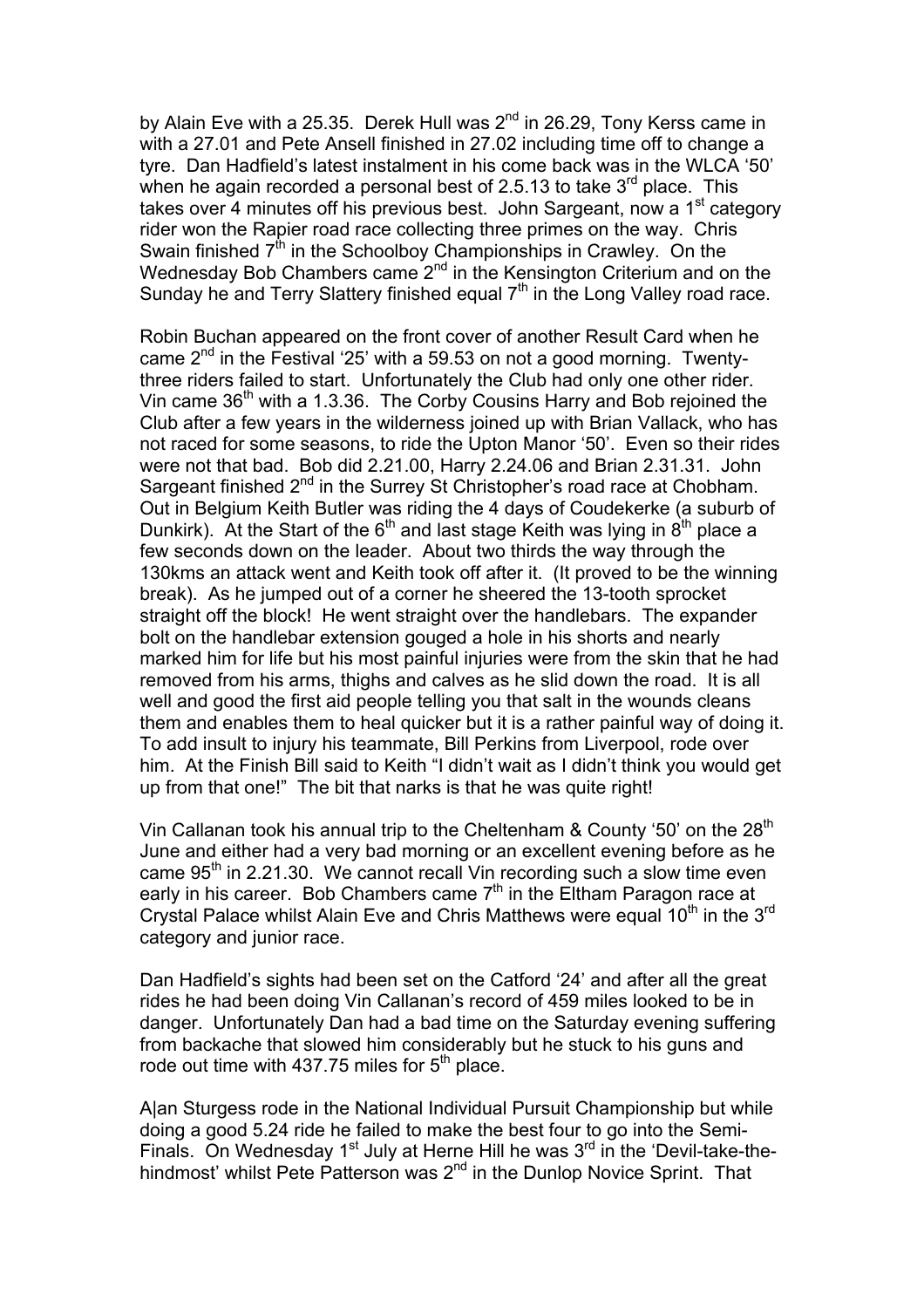night the Paragon met the East Surrey in the Semi-finals of the West London Team Pursuit Championships. It was a close, well-matched race with one unfortunate aspect. The East Surrey won by 1.2 seconds in 5.5.4. Our riders were Alan Sturgess, Robin Buchan, Les Black and Keith Mitchell.

On the 5<sup>th</sup> July Vin Callanan rode the South Ruislip '100'. He went through the 50 miles mark in 2.11.59 and continued at this pace to the Finish. He crossed the line with 4.27.06 that gave him  $18<sup>th</sup>$  place. Dan Hadfield's problems in the 24 hour event did not seem to affect his speed as in the Bon Amis '25' he recorded a personal best of 1.2.58. The Corby Cousins were also riding 100 miles. They elected to go for the Kentish Whs event down the Brighton Road. Bob finished in 4.49.08 and Harry 4.50.59. Robin Buchan was reducing his 25-mile figures in the Southend event with a 59.28. John Sargeant finished 6<sup>th</sup> in the Bill Stocker Memorial road race on the Ashdown Forest circuit.

At Crystal Palace on the Tuesday Alan Sturgess was  $2<sup>nd</sup>$  in the 30 miles handicap race. The next day at the Catford Evening Meeting he won the 'Devil'. Then on the Saturday he won both the Sprint and the 10 miles Championship of the BCF SW London and Surrey. To round off the week he went to Welwyn where he won the 4000m Pursuit in 4.20.1, was  $3<sup>rd</sup>$  in the Handicap Sprint and  $2^{nd}$  in the 5 miles.

The Maidenhead '50' had attracted a class field and Robin was up there with the best of them. However he did show he was not yet 100% fit as again he dropped places in the second half of the race. It was a bit of a push out to the turn into the wind. Robin turned at 25 miles in  $6<sup>th</sup>$  place with 1.5.38 just 50" behind the leader John Baylis (Southampton). On the return Robin dropped to  $8<sup>th</sup>$  place with a 2.2.54 that was 2.14 slower than the winner Fry (Bristol South). It was, however, 3 minutes faster than his previous best this year. Vin Callanan was again in attendance turning in 1.9.25 and finishing with a 2.8.41. John Sargeant came  $4<sup>th</sup>$  in the Sorian road race over 66 miles at Tonbridge

Following his good form on the Track Alan arranged to attack Club 4000m Record held by Robin Buchan in 5.19.7. He smashed that Record by 5 seconds to record 5.14.0. As we write in 2004 this Record is still on the Club Books forty years on! Robin Buchan and Eddie Mitchell rode the Old Portlians Tandem '30' and clocked a 1.7.14.

At the Opening of the Crystal Palace Sports Centre a special 21 miles Cycle race was held. In this event Alan Sturgess took 3<sup>rd</sup> place.

Robin Buchan had got back into his winning ways with the fastest time by a Paragon rider (but  $2^{nd}$  in the event overall) of 59.38 in the Moon Trophy '25' but Dan Hadfield was not far back on 1.0.58 and Bill Franks came 3<sup>rd</sup> with 1.2.20. John Smith won the handicap after being given 11.20 by the Handicapper but he did improve by over 6 minutes. His nett time of 55.28 put him 2 minutes clear of Harry Corby, 57.44, Dan Hadfield 57.48 and Bob Corby 57.54. These four times were sufficient to enable the Paragon to take the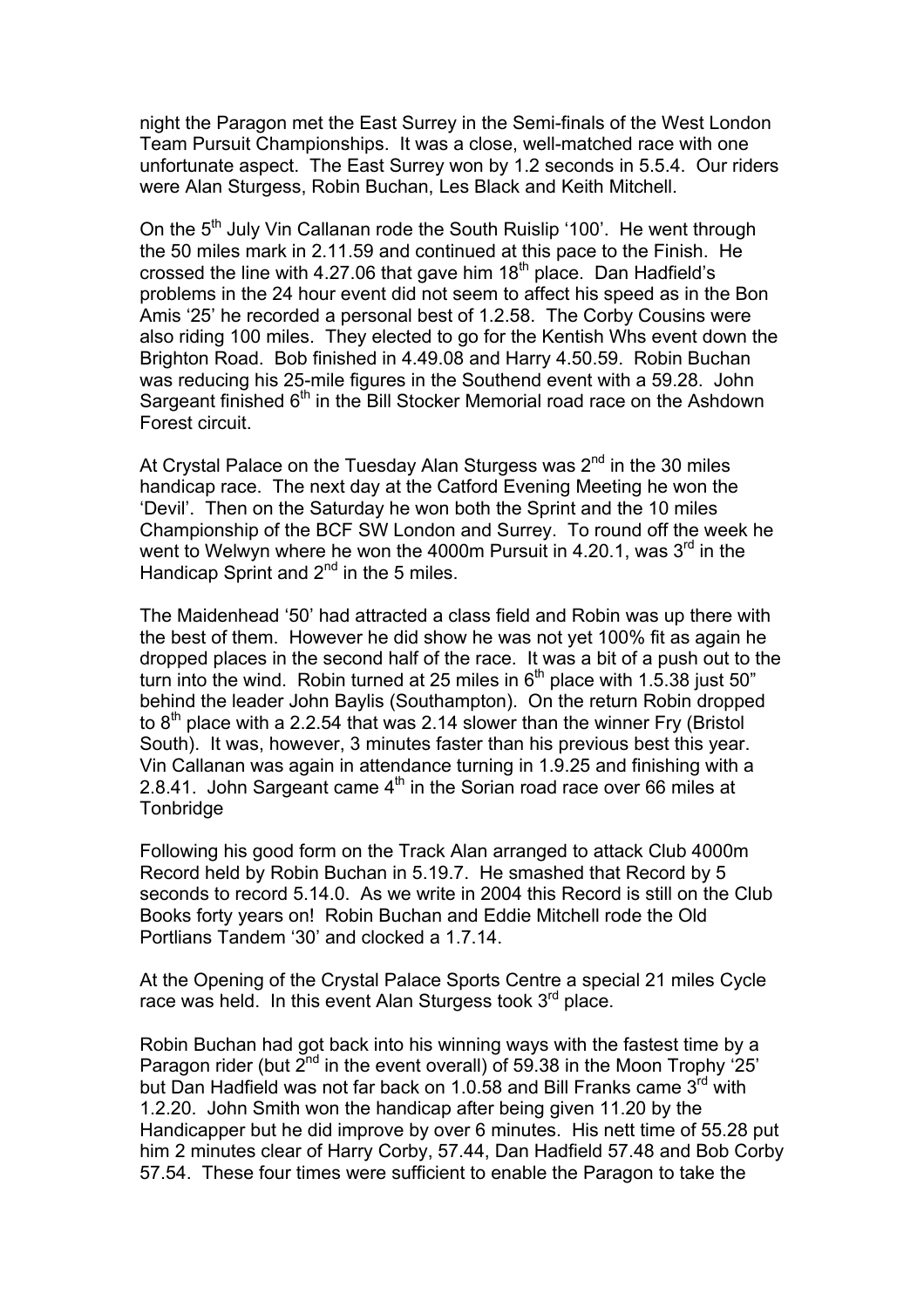Team race by 1.44 from the West Croydon Whs. We also took the Tankard for the best Over 30s Team.

Peter Patterson continued his track performances at Welwyn where he was  $2<sup>nd</sup>$  in the Junior Omnium and continued his work at Herne Hill on the Monday where he came 3<sup>rd</sup> in the Handicap. Bob Chambers was showing steady improvement on the Track and he won the Point to Point at the Monday Competition on 13<sup>th</sup> July.

On the Wednesday 15<sup>th</sup> July Alan Sturgess won the 5 miles Point to Point at Herne Hill. He then went to Southampton where he won the 440 Handicap. In a combined team with Harry Jackson and Brian Sandy they beat the Track Record for the Italian Pursuit by 4 seconds!

The next Wednesday Alan met Brian Dacey in the Final of the London Region Individual Pursuit. These were the hard men from 150 entries! Alan took off like a rocket gaining yards on Dacey. Although Dacey fought well he could not pull back that initial advantage of Alan's eventually conceding defeat. Alan's time was 5.22.2. Later in the Meeting he was  $3<sup>rd</sup>$  in the 3 miles Scratch. Continuing the saga he was  $4<sup>th</sup>$  in the Evening handicap at Crystal Palace,

The 26<sup>th</sup> July saw four intrepid souls start in the SCCU '100' for the Goss Green Cup. Doug Sheehy (Addiscombe) led at 49.25 miles with 2.5.03. Dan Hadfield was just 12 seconds in arrears; Morris (Tooting) was at 1.52 and Vin Callanan  $5<sup>th</sup>$  at 3.45. Bob Corby took 2.11.53 and Harry Corby 2.19.20. In the second 50 both Sheehy and Hadfield 'died' a bit enabling Morris to come through and take 1<sup>st</sup> prize with 4.23.33. Dan hung on to  $2<sup>nd</sup>$  place but showed his clubmates a clean pair of heels as he sped round the course to finish with an excellent 4.24.58 to win the Cup and the Club Handicap. Vin Callanan came 4th in 4.32.12 and the two Corby cousins also finished. Bob took 4.43.52 (his best ever) and Harry 4.55.03 that includes some time away from the official course. The Paragon won the Team race. In the Kent RC '25' Terry Slattery improved to a 1.2.20 and Ian Murray tyo a 1.6.18. Terry's time also gave him  $3^{rd}$  fastest time on the day.

At the De Laune Meeting Robin was partnered by John Clarey (Cambrian) in the 60 laps Madison that they proceeded to dominate and to win very easily.

Peter Patterson won his first Track race at Brighton when he crossed the line in front of a Junior Point to Point. Chris Swain has been riding regularly the Schoolboy events at Brands Hatch and achieved his best placing with a 2<sup>nd</sup>.

Over the Bank Holiday Alan Sturgess rode at Portsmouth in the Kingsbury Cup 5 miles. He took the lap prize and was  $3<sup>rd</sup>$  at the Finish in a Track Record time of 10.38. John Sargeant finished 3<sup>rd</sup> in the Kingston Phoenix Road race on the Ashdown Circuit. He also finished 8<sup>th</sup> in the Kentish Grand Prix at Crystal palace.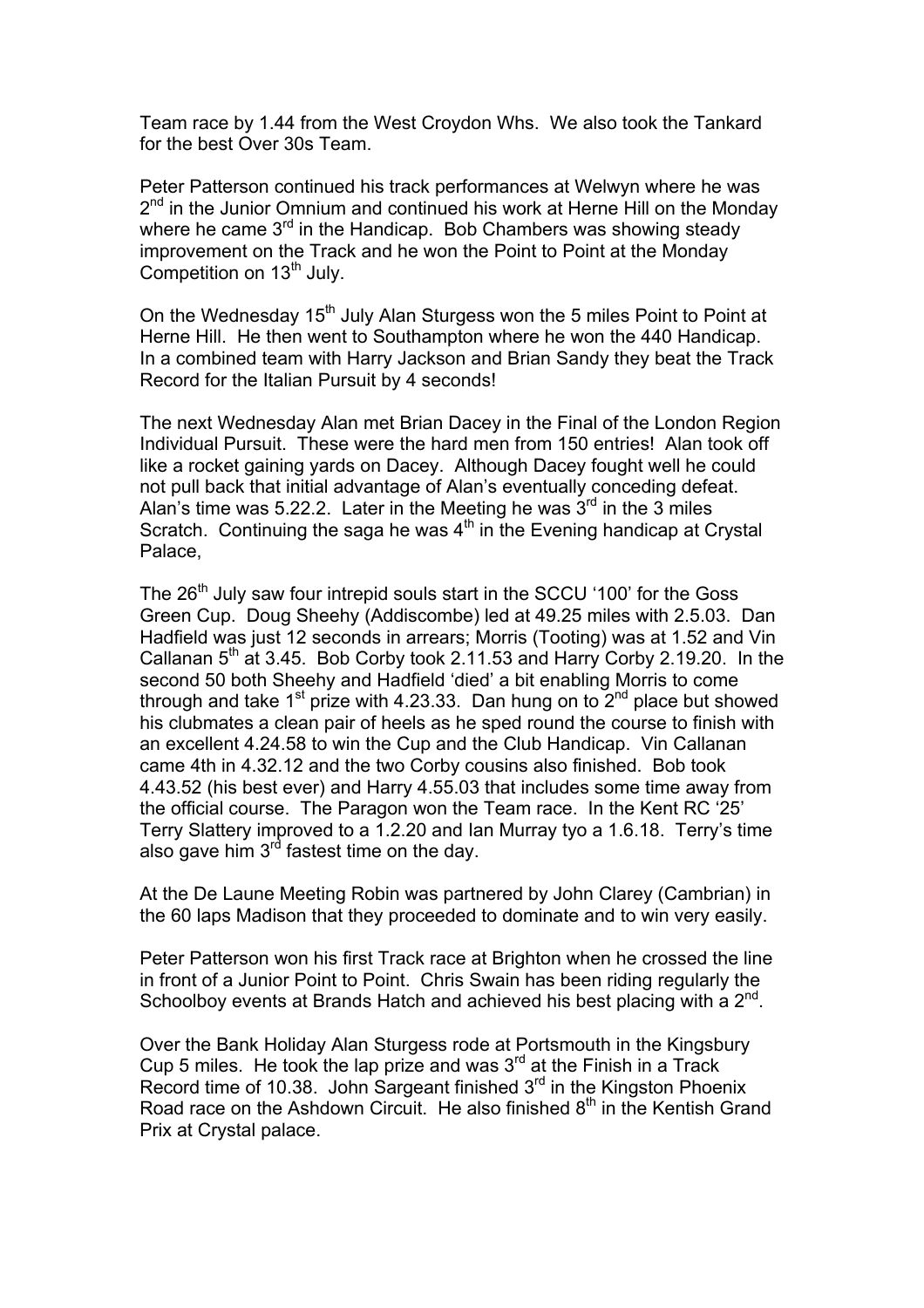Keith Butler came back to England for three weeks. On this weekend he rode in the Colchester Town Carnival Kermesse and finished  $5<sup>th</sup>$  in a tight bunch sprint. Then on the Sunday he rode the Corona Grand Prix at Crystal Palace. His Team leader (Shay Elliot) broke away with Tom Simpson and Alan Ramsbottom so he had to play a more passive role but came  $8<sup>th</sup>$  in the final sprint.

Our Open '50' was held on the  $2<sup>nd</sup>$  August and the front page makes excellent reading. In First place was Robin Buchan with a 2.4.48 then John Sargeant won the Handicap by 30 seconds from Terry Slattery. Just to round things off the Paragon won the Team Race by 18 minutes. In the event itself Robin was only 3<sup>rd</sup> at 25 miles. R Stemp (Bromley) 1.2.19 and Bill Lindsay (Old Ports) 1.2.27 were faster than Robin's 1.2.39. Dan Hadfield was  $4<sup>th</sup>$  with 1.2.48, John Sargeant 5<sup>th</sup> in 1.2.27, Terry Slattery 1.3.23, Jack Platts 1.6.06, Vin Callanan 1.6.16, Bob Corby 1.6.35, Harry Corby 1.6.55, Alain Eve 1.7.21, Ian Murray 1.7.51 and J Smith 1.9.54 with 33 seconds late start. By the end Robin had pulled out a 25" lead over Lindsay with Stemp at 1.35. Other Paragon finishing times were Dan Hadfield 2.7.25 (5<sup>th</sup>), John Sargeant 2.8.28  $(6<sup>th</sup>$  and personal best), Terry Slattery 2.8.55 ( $7<sup>th</sup>$  and personal best), Vin Callanan 2.13.47, Bob Corby 2.14.07, Jack Platts 2.15.42, Harry Corby 2.16.25, Alain Eve 2.17.50 (personal best), Ian Murray 2.17.51 (personal best) and John Smith 2.22.47.

The Professional/Independent Road Race Championship was held at Harlow over 108 miles around the town's extensive and wide road system. The pace was rather brisk as they averaged 27 mph for the distance! Early on the field split into two groups and the race erupted as the second group tried to pull back the break. At no time was there enough space to bring in a neutral service car. (That needs 30 second at least). Eventually the two groups merged at about half distance and immediately split again with all serious contenders for the title in the leading group. Keith Butler had moved from the second group to the first in a matter of yards. This group steadily pulled away from the bunch until with 2 laps to go Hitchens (Falcon) attacked and Keith Butler went with him. This put Hitchen's team in a bit of a quandary. Do they chase the pair and bring everything together again or do they leave it to Hitchen to deal with Butler? Fortunately, for Keith, they chose the easy option and left it to Hitchen. Not having raced in much in England the speed of Keith's sprint was unknown to Hitchen. It is one thing sprinting in a big bunch but 'match' sprinting against one opponent is far more prone to error.

Came the final sprint and Keith did to Hitchen what no one else had done for years. He led out the sprint for the last half-mile. Then as Hitchen got out of his saddle with about 200 yards to go for his final effort Keith went again. The pictures of the finish show the disbelief and disappointment on Hitchen's face. Mind you it did mean that Keith would never win another race where the Falcon team were in action! Keith, therefore, became the first rider to have won both the Amateur and Professional Road Race Titles.

Robin Buchan, Dan Hadfield and Vin Callanan took one of their periodic trips to the New Forest this time for the Bournemouth Arrow '50'. Robin led at 25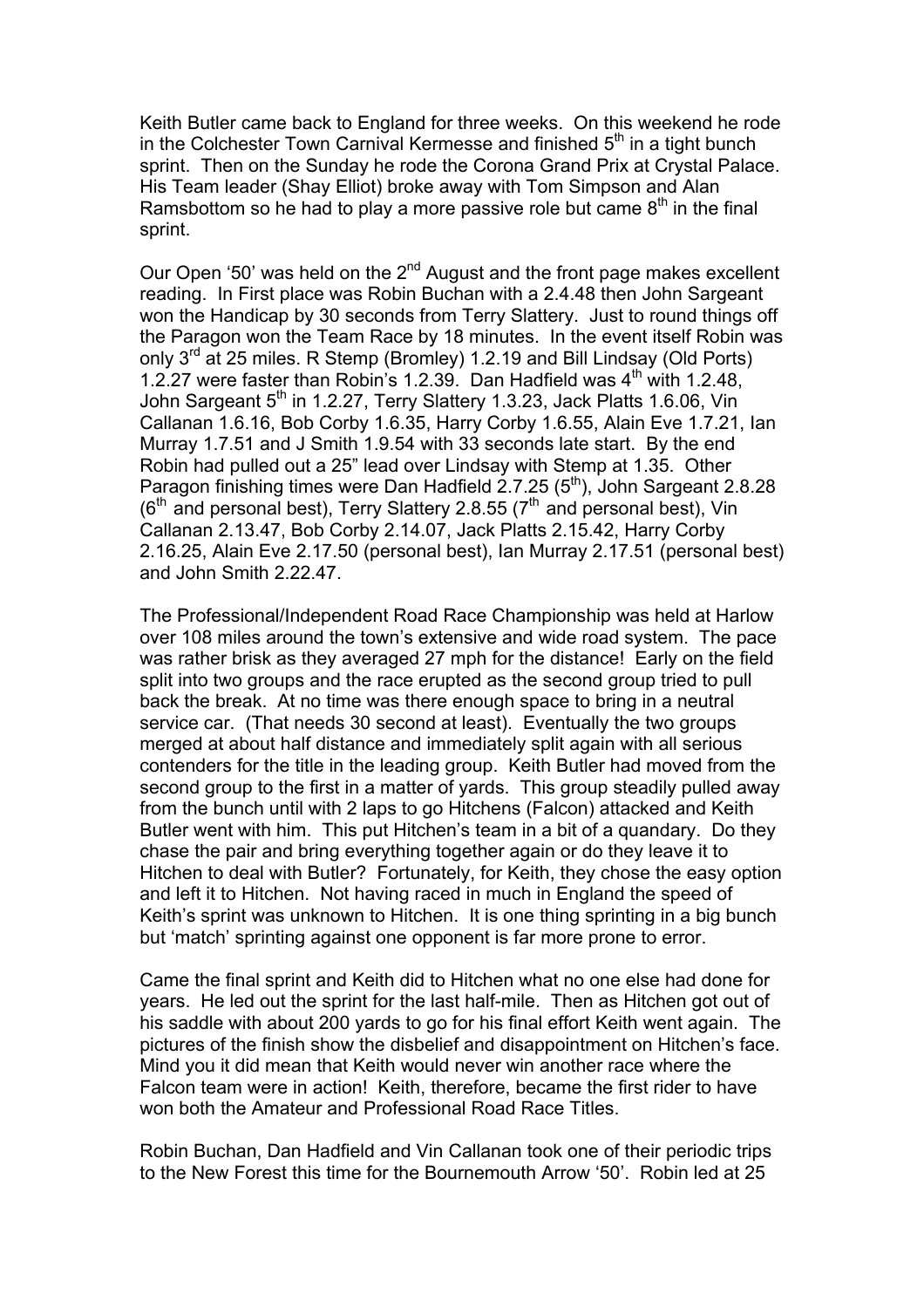miles in 59.18 but on the return leg Morris (Plymouth CC) pulled back his 21" deficit and put another 12" into Robin. Robin took 2<sup>nd</sup> place with his 2.0.31. Dan recorded 2.5.21 and Vin finished with a 2.8.37 for  $25<sup>th</sup>$  place. Ian Murray showed even further improvement, by 3 minutes, in the Oval '25' when he came in with a 1.3.18. Bob Corby was our next with 1.4.48, Harry Corby 1.5.11, Jack Platts 1.5.37 and Terry Slattery 1.6.18.

102 riders entered for the SCCU '50' on the 16<sup>th</sup> August. Our riders and times were Vin Callanan  $8<sup>th</sup>$  in 2.8.40, Dan Hadfield  $9<sup>th</sup>$  in 2.8.47, Bob Corby 2.11.21, Ian Murray 2.13.03 (a 4 minute improvement) and Harry Corby 2.14.32. No prizes were taken. Robin Buchan tried the longer distances in the Westerley '100'. He took a bit of hiding near the end but finished in exactly 4.30.00. Six Paragon riders rode the Club's Ashdown Forest road race for  $3<sup>rd</sup>$ categories and Juniors. Bob Chambers and Terry Slattery managed to get into the deciding break of 11 riders. Bob broke a spoke on the second climb of Camp Hill but stayed with the group to finish  $4<sup>th</sup>$ . Terry dropped of on the climb to the Finish and was placed  $11<sup>th</sup>$ .

Following his win in the Nationals Keith did find himself very much the marked man so much so that he only managed an  $8<sup>th</sup>$  place at Crystal Palace and another  $8<sup>th</sup>$  in the Solihull over 112 miles John Sargeant finished  $4<sup>th</sup>$  in the Redmon Trophy race over the Ashdown Forest.

To say Alan Sturgess was in fine form is an understatement. With a Paragon First he won ALL the Club Track Championships and other events without exception. That is the 550 yards Sprint, the 550 yards Handicap, the Pursuit, the 5 miles Scratch and the Points Race. What a performance! Mark Fisher came  $2<sup>nd</sup>$  in the 550 yards sprint with Pete Patterson  $3<sup>rd</sup>$ . Pete also collected a  $2<sup>nd</sup>$  in the 550 vards handicap with Les Black in 3<sup>rd</sup> place. Les managed a  $2<sup>nd</sup>$ place in the pursuit with Bob Chambers in  $3<sup>rd</sup>$  place and another in the 5 miles with Robin Buchan in  $3<sup>rd</sup>$  place. Robin Buchan  $2<sup>nd</sup>$  and Keith Lomath  $3<sup>rd</sup>$  were allowed to win points for the George Colget Cup. While Alan Sturgess was dominant one should not lose sight of the fact that six other riders were amongst the prizes.

Robin Buchan's hard time in the Westerley '100' paid off when he went to Essex for the Southend '50'. He was  $3<sup>rd</sup>$  in the race and won first handicap prize BUT he had ridden the distance in 1.56.09 thus taking 36 seconds off Keith Butler's Record that had stood for 5 years. John Smith also improved by 7 minutes finishing in 2.15.35. Dan Hadfield rode the Fulham Whs '50' on the Bath Road and clocked 2.8.09. In the Haslemere road race over 58 miles Alan Sturgess was in fighting form and tore the field to shreds to win comfortably.

The SCCU 12 hours was held on the  $30<sup>th</sup>$  August and there were 5 Paragon riders on the Start sheet all of whom trundled off for a half day awheel in Surrey and Sussex. Dan Hadfield started extremely well passing the Timekeeper at 100 miles in 4.36.06 to lead the field. Doug Sheehy (Addiscombe) was in  $2^{nd}$  place 5.09 down Robin Buchan was  $3^{rd}$  at 5.57 but riding within himself, Bob Corby  $5<sup>th</sup>$  at 7.16, Vin Callanan  $7<sup>th</sup>$  at 7.43 whilst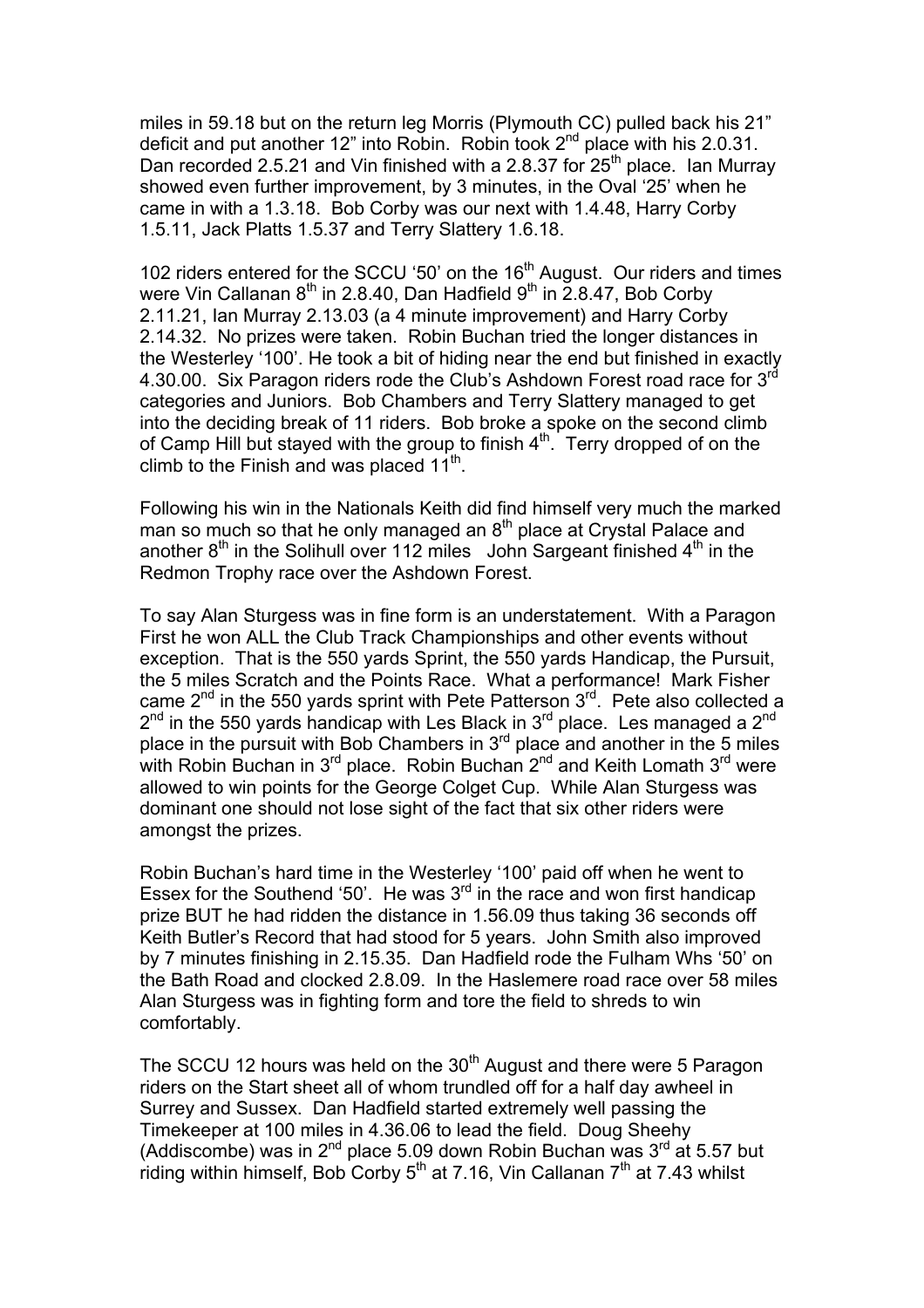Harry Corby was having an off-day taking 5.01.42 to ride the first 100 miles. By 200 miles Robin had exerted his command on the field by being the only rider to cover the second 100 miles in less than 5 hours. Robin led the field in 9.35.16 with Dan Hadfield  $2^{nd}$  at 7.43, Vin Callanan  $3^{rd}$  at 12.56. Bob Corby had not ridden a good second 100 and there is an apology on behalf of the Old Portlians for 'allowing' Bob to go off course. We believe he lost over 30 minutes and by the 200 mark he was an hour down on Robin. Harry Corby had, by this time, given the day best and retired.

Onto the Finishing Circuit and Robin continue to increase his lead eventually running out of time with 248.860 miles covered. Vin moved up to  $2<sup>nd</sup>$  place with 244.166 miles. (This also earned him the Club Handicap prize). Dan dropped back to  $4<sup>th</sup>$  place with 242.501 miles but this was still his personal best at this distance. Bob Corby finished 22<sup>nd</sup> with 225.770 miles. The Paragon won the Team Race comfortably by some 24 miles from the Bec CC. Robin Buchan also won the Novice Award for those riding their first 12 hours event. It is always a joy to watch a class rider, like Robin, cruising effortlessly at 21 mph ignoring the frantic efforts lesser mortals are making to hold on to him.

Apart from the prize offered to the winner by the SCCU Robin also collected with this ride a number of other awards. He took our Rotherham Cup, a 1<sup>st</sup> prize for the Club 12 hours event, the Club Road Championship Cup, the Special Award by Bill Saggers to the best Novice ride in the 12, the Dunlop Team Cup and a medal to go with it. Not a bad effort for a short distance road and trackman!

With the Result of the 12 hours event the SCCU BAR had Doug Sheehy (Addiscombe) in  $1^{st}$  place with Dan Hadfield  $2^{nd}$  and Vin Callanan  $3^{rd}$ . Bob Corby was placed  $11^{th}$  and the Paragon won the Team Competition.

On the same day Les Black was  $4<sup>th</sup>$  in the 29<sup>th</sup> Whs '25' in 1.22.18 from Jack Platts 1.5.44 and Ian Murray 1.6.40. John Sargeant finished  $2^{nd}$  in the Leyton Camp 66 miles road race with Keith Lomath  $7<sup>th</sup>$ . Alan Sturgess had the misfortune to puncture.

The Fryco Cup had warm weather and a gentle breeze. It also meant a close result with Terry Slattery just getting the better of Les Black. Terry finished in 2.5.50 and Les took 2.5.55. Vin Callanan came  $3<sup>rd</sup>$  with 2.8.55 just 1 second better than Bob Corby. Terry took the Handicap by 6 seconds from Bob Corby, 2.3.20 to 2.3.26, with Harry Corby on 2.5.05. In the North Midds and Herts Road Race Championship John Sargeant rode a strong race and was just pipped in a close sprint to be placed  $3^{\overline{r}d}$ . Keith Lomath was  $5<sup>th</sup>$  and Terry Slattery  $11^{th}$ .

Polo. The results of the Croydon Summer League were published in the September Blah. The 'A' Team beat Thornton Heath 15 – 3 and 14 – 1 and The Aces 12 – 3. They lost to Palace  $5 - 6$  and  $3 - 12$  and Selhurst  $3 - 6$ . The 'B' Team Beat  $62^{nd}$  Endeavour 5 – 2 and Thornton Heath 11 – 2. They lost to The 'A' Team  $2 - 12$ , Selhurst  $1 - 11$  and Palace  $3 - 12$ .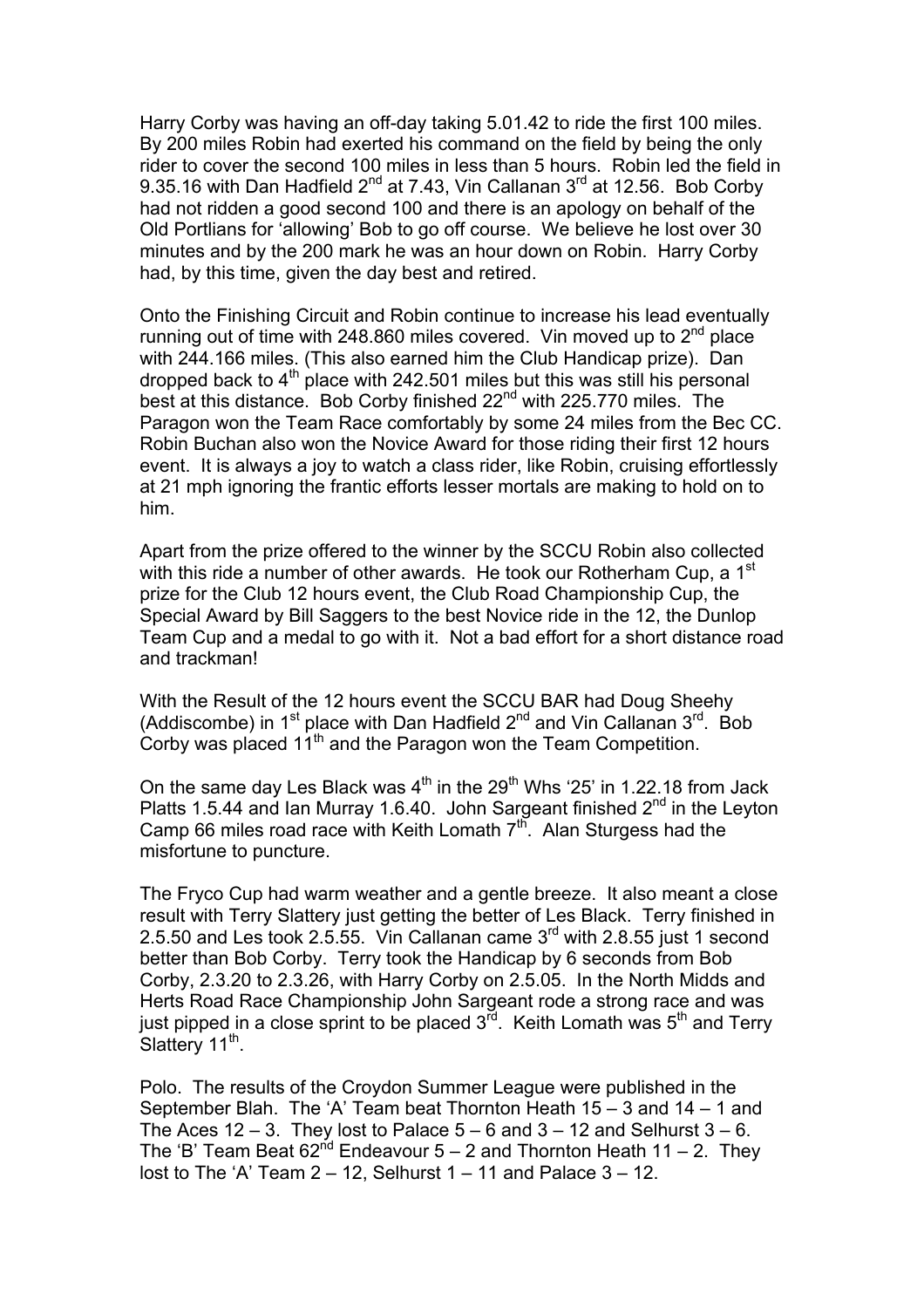Keith Ongley was picked to play for London and Alec Bird and Alan Roberts were picked for Surrey. They played against each other in the Apex Trophy Final where Surrey won  $9 - 5$ .

The Paragon won the Hurlingham Cup for the  $3<sup>rd</sup>$  time. The last occasions were in 1938 and 1939! . They beat Solihull in the Semi-finals 4 – 1 and then faced Palace in the Final. After being beaten by them twice in the Croydon League the lads knew they were in for a hard match. They were not disappointed. It was touch and go for at half time the score was 2 –2 with everything to play for. However with the sun and wind behind them and a visibly tiring Palace Team the lads picked up their game. Three goals went in during the last chukkas and the Cup was back in safe hands again. The Team were Alan Roberts (goal) Tony Knight, Reg Marsh, Keith Ongley, Mick Nash, and Alec Bird. Mick Nash and Chuck Bettle were picked for the England Youth team to play Ireland and won 7 – 5.

The juniors had their events next with a 15 miles event on the  $6<sup>th</sup>$  September. Chris Matthews won this with a 37.58. Very close up were Alain Eve 38.16, Pete Patterson 38.35 and Pete Ansell 38.49. Six riders from the Club rode the SCCU '25'. Robin was the quickest, even though he appeared sluggish after his 12-hour efforts, in 1.1.03 and it did earn him the prize for  $3<sup>rd</sup>$  place. The others Club riders were Bill Franks 1.4.13, Bob Corby 1.5.01, Harry Corby 1.5.37, Ian Murray 1,5,44 and John Smith 1.8.53.

Chris also won the 10 miles event on the  $20<sup>th</sup>$  September with a 25.44 ride. Barry Sturgess was  $2^{nd}$  in 27.52 and Dave Bashford  $3^{rd}$  in 29.27. He collected his hat trick on the  $27<sup>th</sup>$  September when he won the final 10 miles event. This time he improved to 24.48 that put him in front of Pete Ansell, 25.40, and Derek Hull 27.09. On that day Robin Buchan rode the Reading '50' and won it comfortably by over 2 minutes in 2.6.12. Harry Corby was  $7<sup>th</sup>$  in 2.12.55, Bob Corby  $9^{th}$  in 2.13.12 and Terry Slattery 12<sup>th</sup> in 2.14.13. Robin and the Corby cousins won the Team race for the Club. On Purley Way Playing Fields the Paragon Teams were locked in Polo battle for the George Brake Memorial Trophy. Eventually the Paragon 'A' Team worked its way to the Final where they met Selhurst. Then with 3 goals without reply the Trophy was ours. The Team was Alec Bird, Tony Knight, Keith Ongley and Mick Nash.

Alan Sturgess just missed winning the Polhill Road Race by inches but collected another 5 points towards the Club Massed Start Championship

Robin Buchan finished his season in great style by winning the Redhill '50' with a 2.6.12 ride and leading the Paragon to another Team win. Making up the winning team were Harry Corby who managed to beat cousin Bob with a 2.12.55 to 2.13.12. Other Paragon times were Terry Slattery 2.14.13 and Ian Murray 2.15.40. Les Black came back from holiday in fine form and won the London St Christophers '25' on the Portsmouth Road. His time was 1.1.07. Bill Franks produced a 1.5 and Pete Patterson a 1.10.